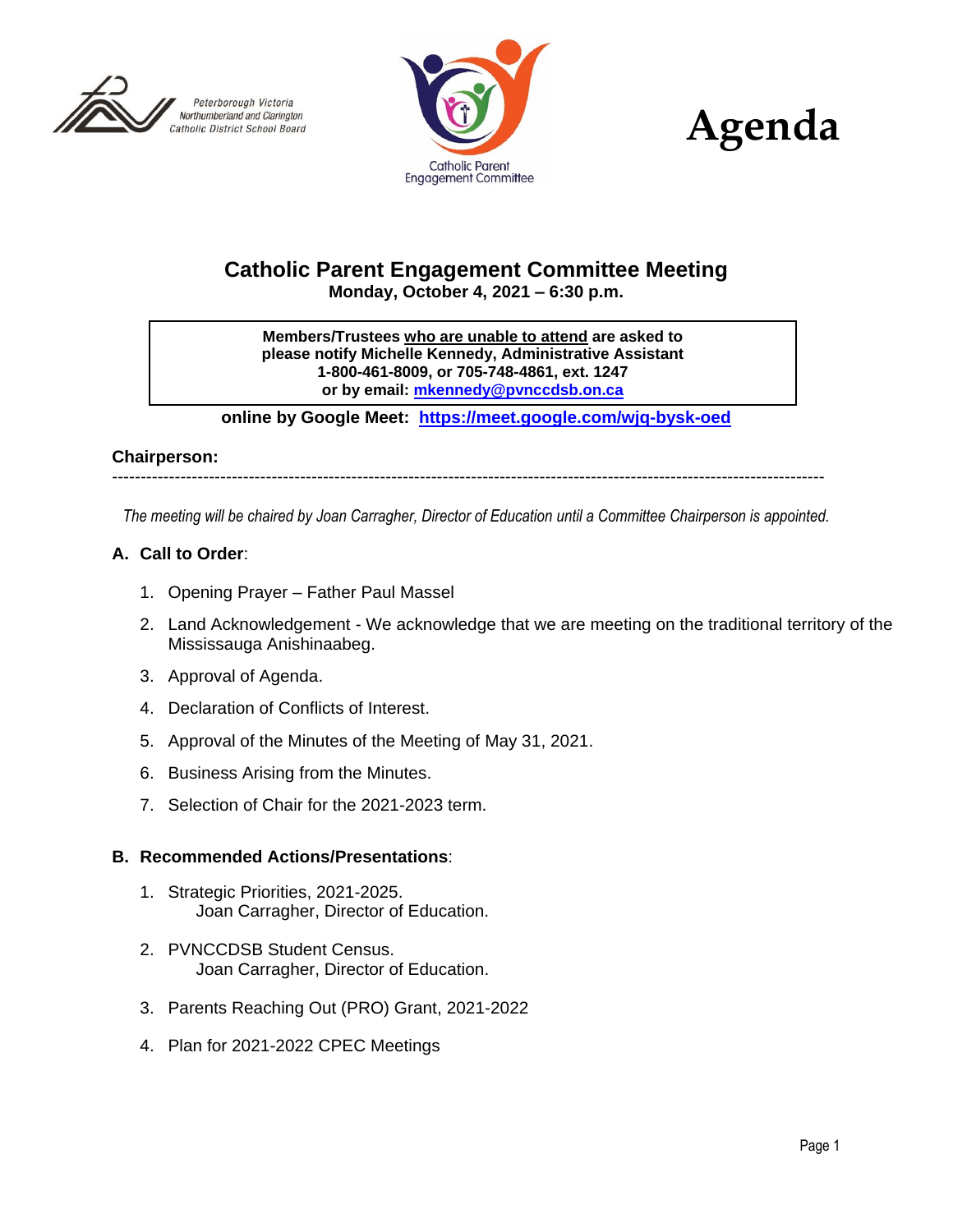# **C. Information Items:**

- 1. Committee Member Updates
- 2. Next Committee Meeting:
	- a. Monday, November 1, 2021, 6:30 p.m. 8:30 p.m.
	- b. Meeting Schedule for 2021-2022

# **D. Conclusion**:

- 1. Closing Prayer Joan Carragher
- 2. Adjournment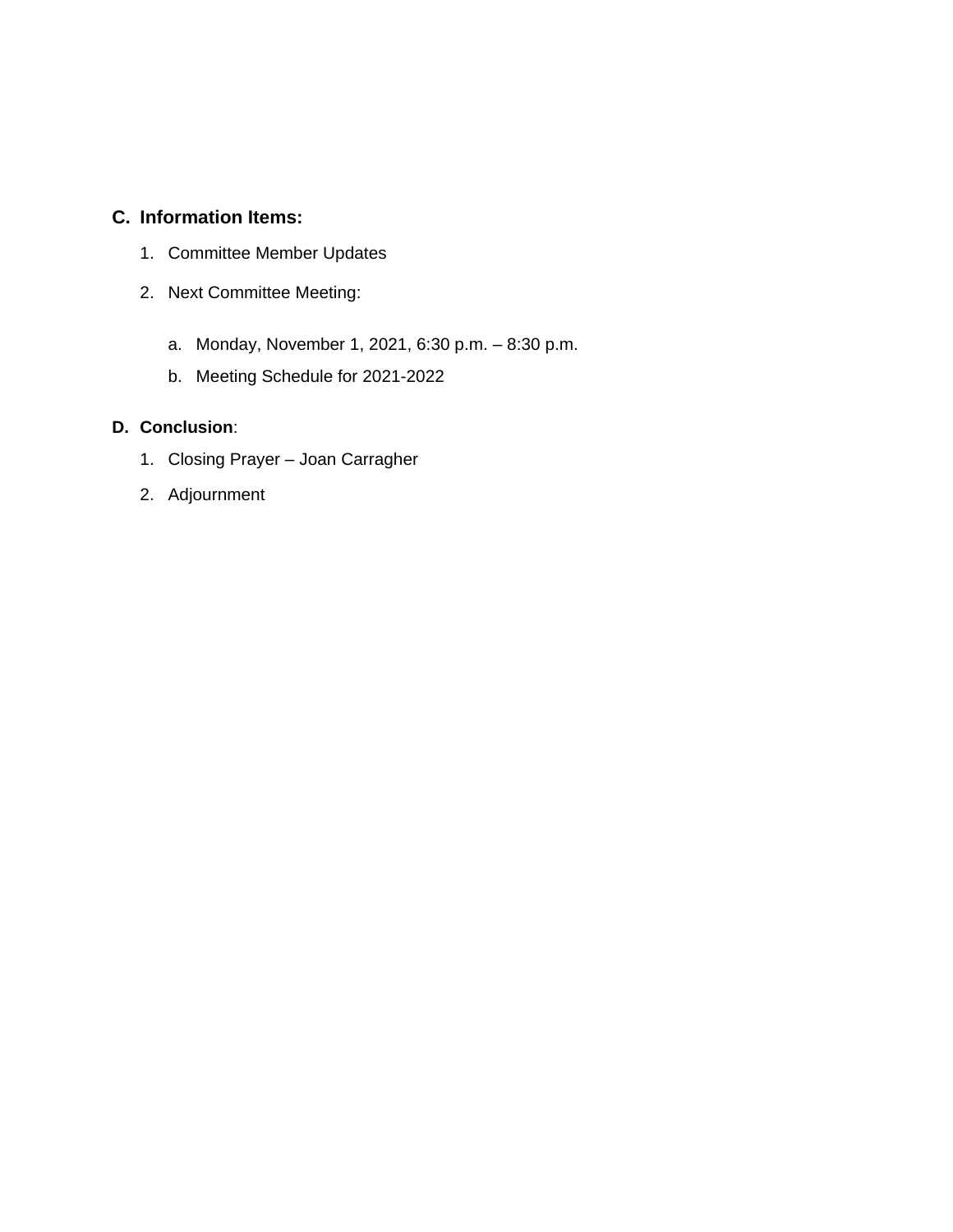

# **Minutes**

THE MINUTES OF THE MEETING OF THE CATHOLIC PARENT ENGAGEMENT COMMITTEE (CPEC) held virtually by Google Meet on Monday, May 31, 2021, at 6:30 p.m.

#### **Present:**

#### **Committee Members:**

Jennifer Ball (Chairperson), Lori Ann Gervais, Lisa Hiltz, Rachel Logan, Kevin MacKenzie, and Father Paul Massel.

#### **Catholic School Council Members/Parents/Guests:**

Angelo Costa, Karen Goodhand, Joan Tigert.

#### **Administration:**

Joan Carragher, Director of Education, and Laurie Corrigan, Superintendent of Special Education.

**Recorder:** Michelle Kennedy, Executive Assistant.

#### **Regrets:** Michelle Flintoff, and Christine Haffie.

#### **A. Call to Order**

1. Opening Prayer

Chairperson, Jennifer Ball called the meeting to order at 6:30 p.m. and invited Father Paul Massel to lead everyone in prayer to begin the meeting.

2. Land Acknowledgement

Following prayer, Jennifer Ball gratefully acknowledged that the meeting was taking place on the treaty and traditional territory of the Mississauga Anishinaabeg.

- 3. Welcome, Introductions and Opening Remarks
- 4. Approval of Agenda

**MOTION:** Moved by Kevin MacKenzie, seconded by Lisa Hiltz

that the agenda be approved.

Carried.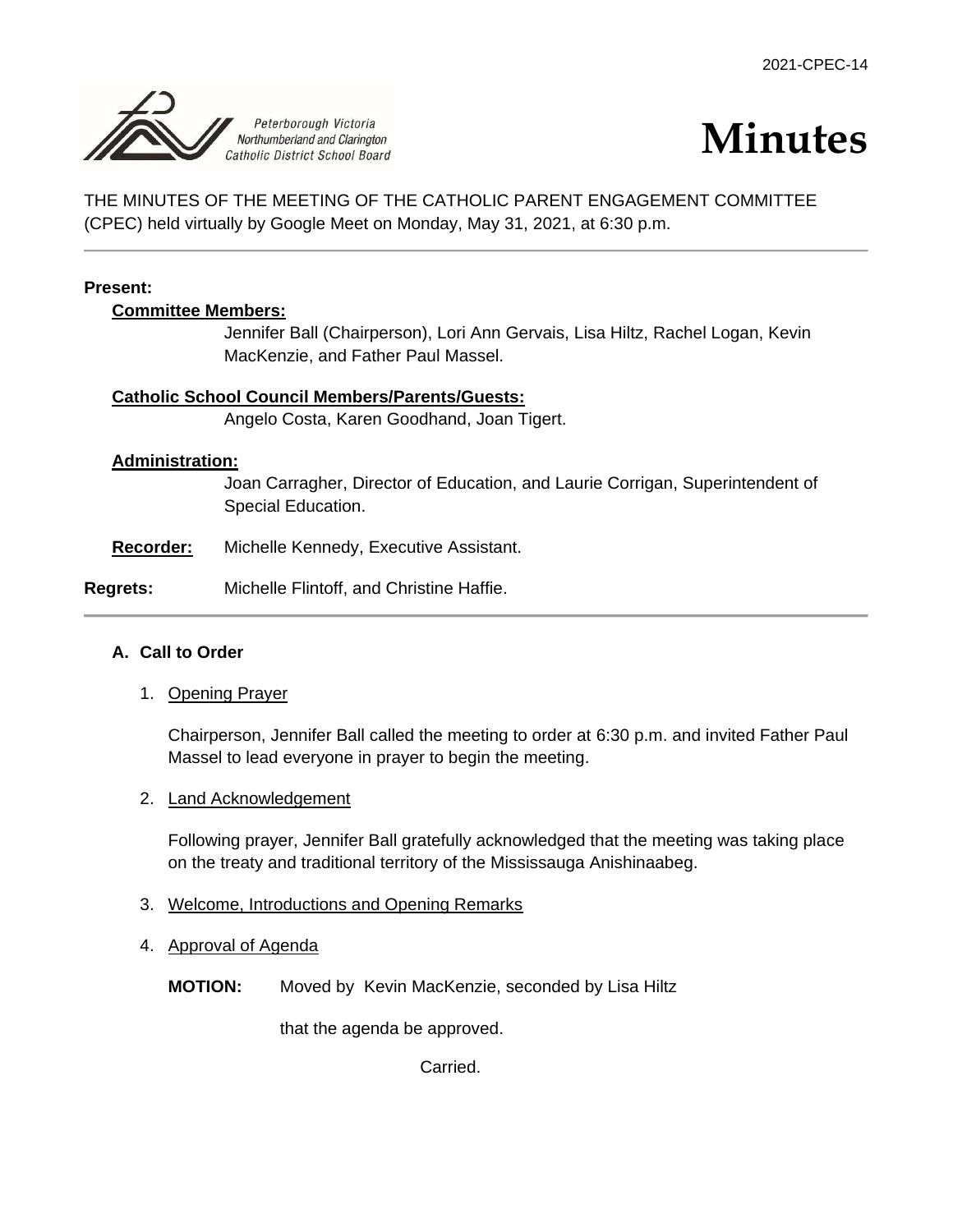Jennifer Ball, Committee Chairperson welcomed parent guests online and invited the attendees one by one to introduce themselves.

5. Declaration of Conflicts of Interest

Committee members Rachel Logan and Lisa Hiltz confirmed their conflict of interest as employees of PVNCCDSB.

6. Approval of the Minutes of the April 19, 2021 meeting.

**MOTION:** Moved by Lori Ann Gervais, seconded by Kevin MacKenzie

that the minutes from the meeting held on April 19, 2021, be approved.

Carried.

#### 7. Business Arising from the Minutes

There was no business arising from the minutes.

#### **B. Recommended Actions/Presentations:**

#### 1. Summer Learning Programs.

Laurie Corrigan, Superintendent of Special Education gave a slide show presentation of the summer programs being offered at PVNCCDSB this year. Programs for elementary students include Camp Aim, Ojibwe Language and Grade 8 Transition to Secondary and Reach Ahead. Secondary students are able to take courses in many subject areas including cooperative education to obtain credit for the first time, credit recovery, or for credit upgrade. The special education components of the summer learning program were also highlighted.

Following the presentation, Laurie Corrigan answered questions from the committee.

#### 2. Director's Report.

Joan Carragher, Director of Education reported to the committee on the following topics:

 Strategic Priorities Planning has been ongoing from February through to May and consultations are now complete. Numerous virtual meetings were held with employees, students, and various committees (including this one), and data was collected through the ThoughtExchange platform and through Google surveys. It was noted that the parent participation in the ThoughtExchange involved almost 2,000 participants. The next step will be to review all of the data collected to form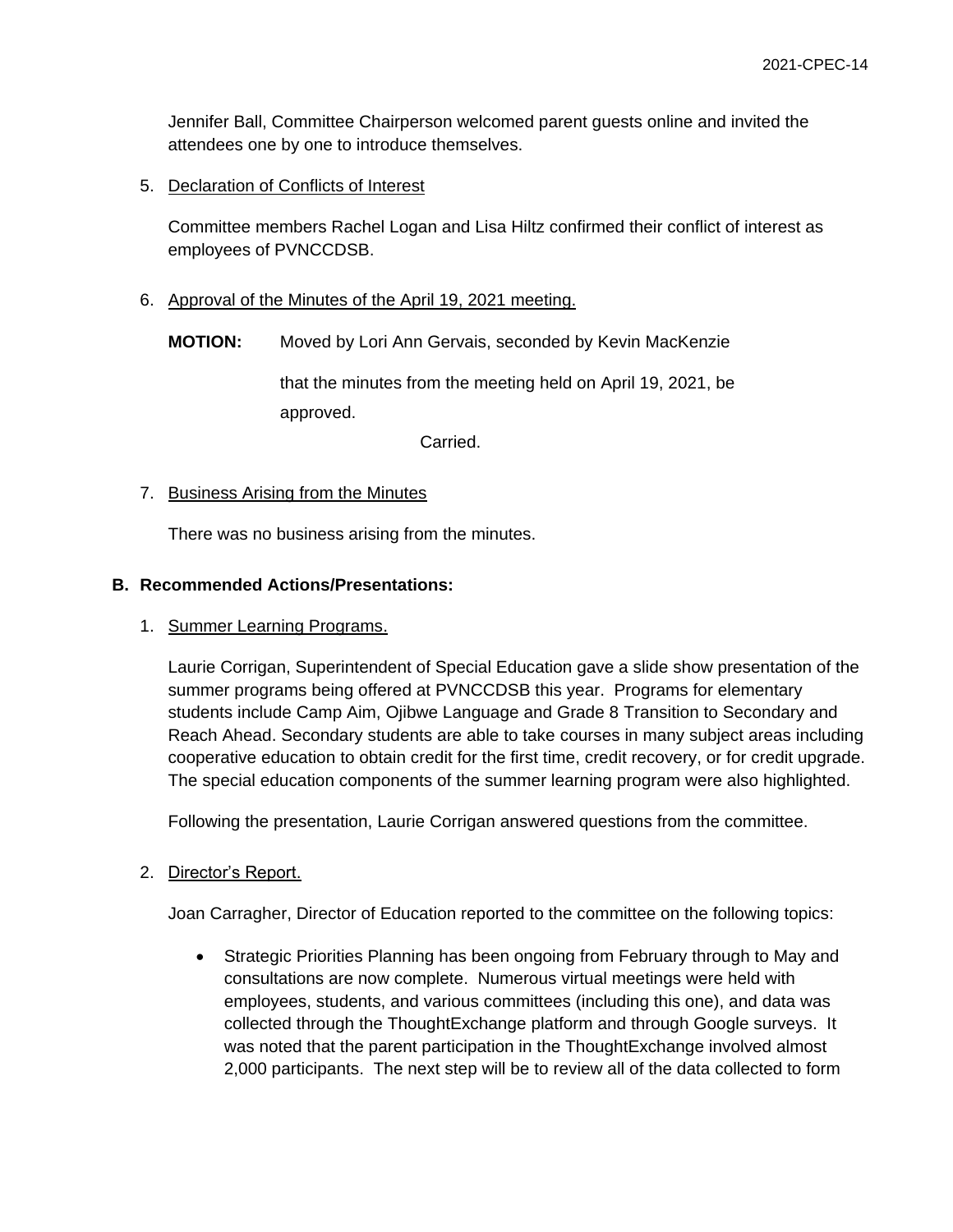the draft renewed strategic priorities which will be shared with this committee once developed and brought to the Board of Trustees for approval in September 2021.

- Students aged 12-17 years of age are now eligible for COVID-19 vaccination and there will be mass vaccination clinics available in June and again in August in an effort to have as many students vaccinated prior to the startup of school in September. The board will be working in collaboration with the public health units to distribute and promote information about the importance of vaccination and the scheduling of the clinics.
- It was hoped that there would be information to share about return to school in June. At this time there is no update or date when that may happen. The committee was reassured that if there is any communication from the Ministry to be shared, it will be sent out to parents as soon as possible.

Following her report, Mrs. Carragher answered questions from the committee.

#### 3. May 2021 Catholic Parent Engagement Committee Event Debrief.

Joan Carragher began the discussion by thanking all those who had contributed to a successful event. The first time using the "Big Marker" program to broadcast had some minor glitches but the preparation of the MC, Julianne Charette enabled the event to keep flowing.

Michelle Kennedy provided an overview of the attendance statistics for the online event. There was discussion about using the same or similar format in the future to enable parents from all areas of the board to overcome geographic barriers or access to childcare barriers in order to attend the event. It was noted that the recording of the event was received and will be shared with schools and Catholic School Councils to allow parents to view if they were not able to attend.

#### **C. Information Items:**

#### 1. Provincial Parent Engagement Summary, April 2021.

The summary from the provincial parent engagement for April was distributed with the agenda for information purposes.

#### 2. Meeting Schedule for 2021-2022.

Committee Chairperson, Jennifer Ball reviewed with the committee the list of dates and noted the format of the meetings being regional again next year. The location of meetings will depend on restrictions of indoor gatherings, if any, at that time.

#### 3. Committee Member Updates.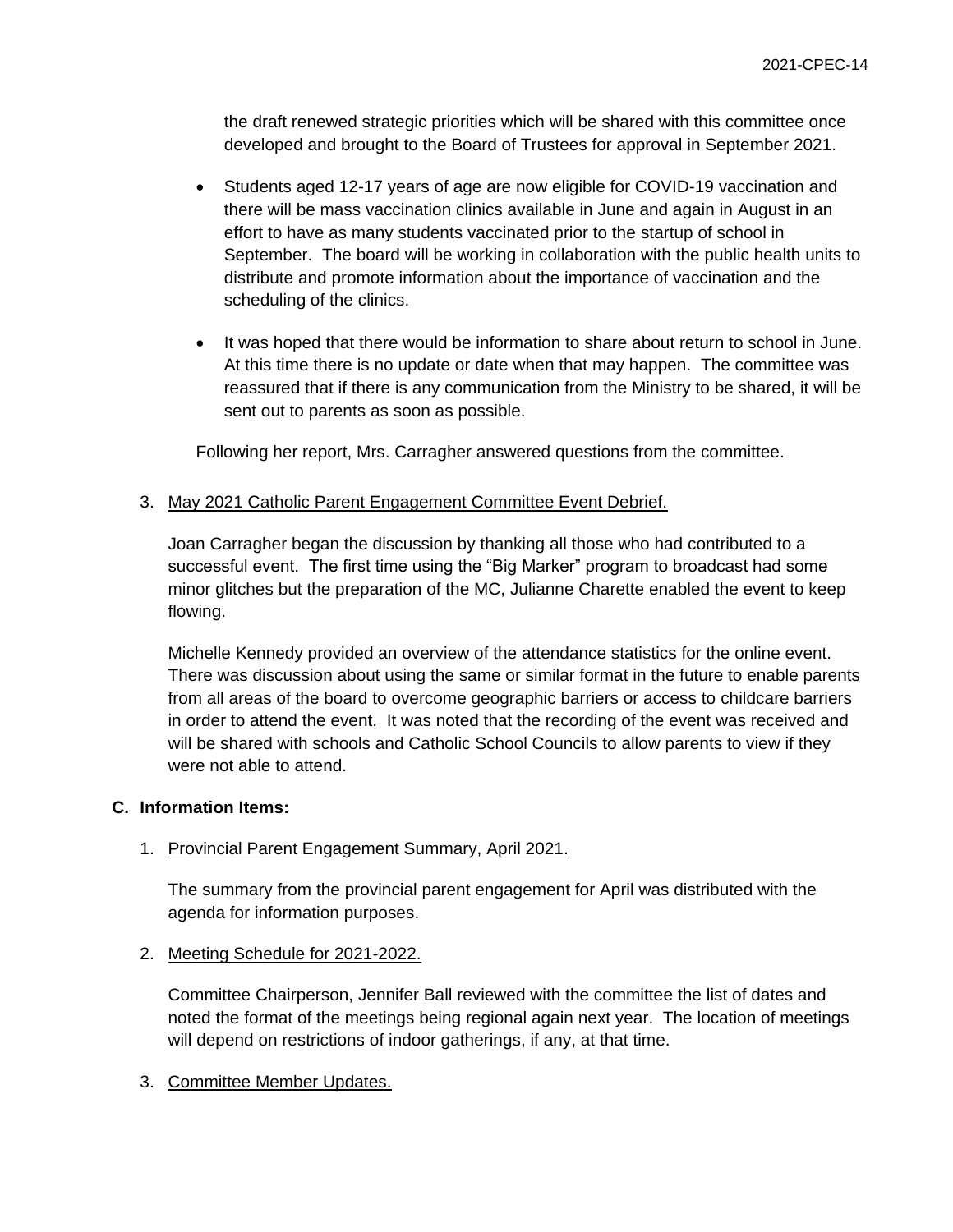Kevin MacKenzie reported that the next Faith and Equity Advisory Committee will be held on October 15, 2021 at 6:30 p.m.

## **D. Conclusion:**

1. Closing Prayer.

Father Paul Massel was invited to close the meeting with prayer.

# 2. Adjournment.

MOTION: Moved by Rachel Logan, seconded by Lori Ann Gervais

that the meeting adjourn at 7:19 p.m.

Carried.